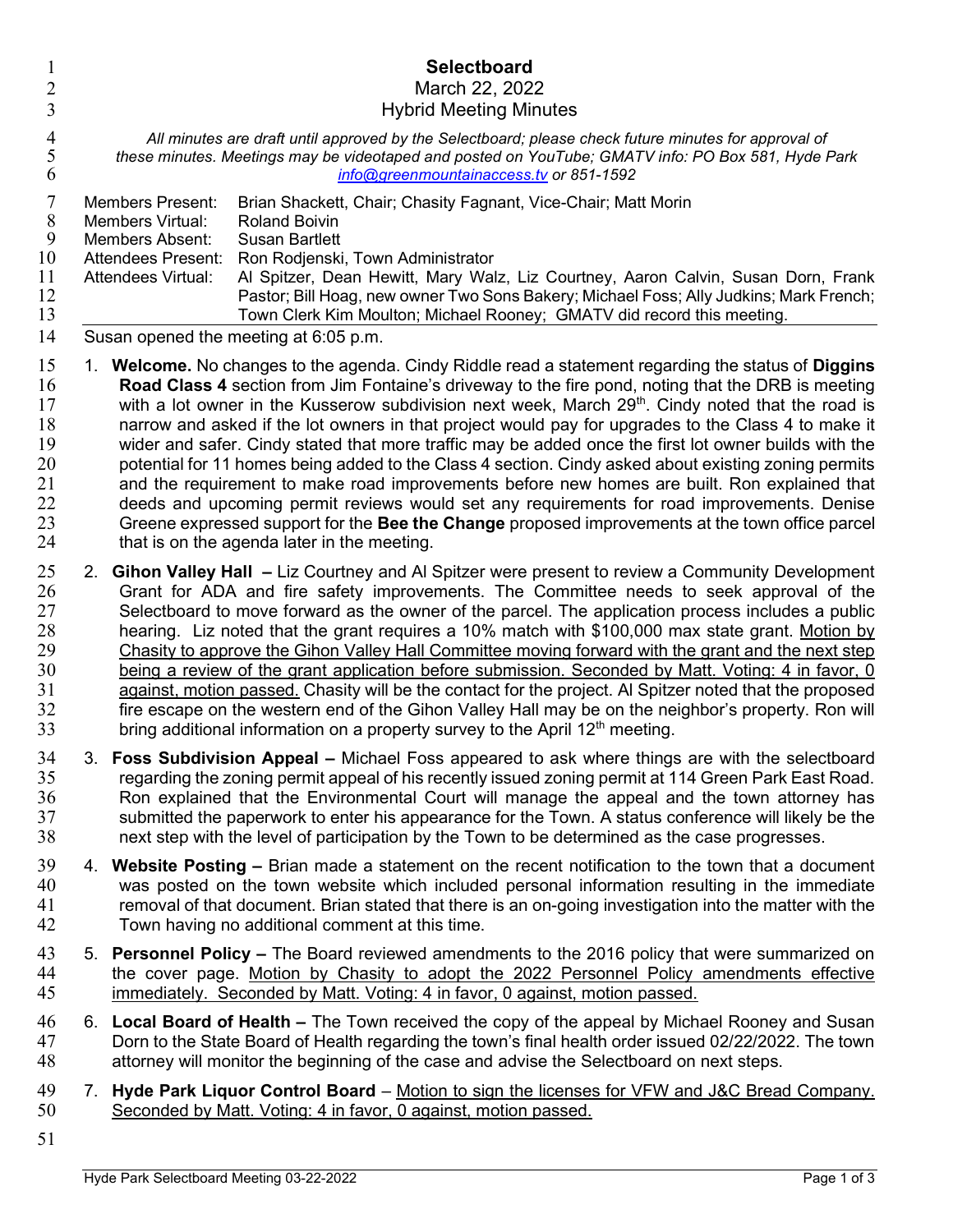- 1 8. Bee the Change Ron explained that the 2-year program will create meadow space on the town 2 office parcel, along the back hill, along the lower-level entrance walkway and along the highway access<br>3 drive with plantings and labor provided by the Bee the Change program. The Board was supportive of 3 drive with plantings and labor provided by the Bee the Change program. The Board was supportive of the effort and will re-evaluate in two years. the effort and will re-evaluate in two years.
- 5 9. Highway Department Roland explained that town's road grader needs six new tires, and the cost 6 is over \$10,000. Motion by Chasity to approve the purchase of grader tires up to \$11,000. Seconded 6 is over \$10,000. Motion by Chasity to approve the purchase of grader tires up to \$11,000. Seconded by Matt. Voting: 4 in favor, 0 against, motion passed. Roland explained that the Board previously 7 by Matt. Voting: 4 in favor, 0 against, motion passed. Roland explained that the Board previously 8 approved up to \$30,000 for a single-jack trailer without air ramps for the town's new tracked excavator<br>9 trailer, and this new proposal is for a trailer with air ramps at a cost of \$38,800. Mark French stated 9 trailer, and this new proposal is for a trailer with air ramps at a cost of \$38,800. Mark French stated 10 that the price of trailers is not likely to decrease, and the cost of air ramps is \$7,000. Roland thought 11 the cost was too high for the air ramps and the regular ramps worked fine. Ally Judkins asked about<br>12 used equipment and Brian explained that there is a risk with used trailers that significant repair costs 12 used equipment and Brian explained that there is a risk with used trailers that significant repair costs<br>13 could occur, and that the Town did spend time to explore used equipment. Matt stated that equipment could occur, and that the Town did spend time to explore used equipment. Matt stated that equipment 14 supply is tight and waiting may result in no trailer available. Chasity stated that she doesn't want to<br>15 wait on a decision like the Board did with the excavator purchase and see another large price increase. wait on a decision like the Board did with the excavator purchase and see another large price increase. 16 Mark stated he may be able to save funds in other areas in the highway budget to make up the 17 additional cost. Motion by Chasity to approve the purchase of the Lucky's trailer in the amount \$38,800 with an overall balance highway budget. Seconded by Matt. Voting: 3 in favor, 1 against (Roland due<br>19 to additional cost), motion passed. Roland asked about the recent use of the town road grader in to additional cost), motion passed. Roland asked about the recent use of the town road grader in 20 Morristown - one day with a town operator and one day without a town operator. Roland would like 21 town equipment to be shared with other towns, but with a town operator. Mark agreed that he would<br>22 send with an operator but asked if he can accept equipment from other towns without their operator. 22 send with an operator but asked if he can accept equipment from other towns without their operator.<br>23 Mark felt that sharing of towns' equipment between towns works well for the taxpayers. Chasity asked 23 Mark felt that sharing of towns' equipment between towns works well for the taxpayers. Chasity asked 24 about insurance and Ron stated that the insurance would be available if the town employee is not 25 acting against the Selectboard's directive. Roland stated that the issue is the town road grader being<br>26 operated roughly by a non-town employee. Chasity stated that the Board trusts Mark's judgement. 26 operated roughly by a non-town employee. Chasity stated that the Board trusts Mark's judgement.<br>27 Matt noted that the town works for the taxpayer and sharing equipment makes sense. Roland stated 27 Matt noted that the town works for the taxpayer and sharing equipment makes sense. Roland stated 28 he was mostly concerned with the road grader and not so much with dump trucks. Brian summarized<br>29 https://www.that if the equipment goes out of town, then it is to be operated by a qualified operator, after Mark that if the equipment goes out of town, then it is to be operated by a qualified operator, after Mark 30 offers to send the equipment when there is an available town operator.
- 31 10. 1111 Permits Discussed authorizing the town administrator to sign highway access permits on 32 behalf of the Selectboard unless there is a need to refer to the Selectboard, typically for potential<br>33 denials of permits or when there is a policy issue. Many access permits are straight-forward and can denials of permits or when there is a policy issue. Many access permits are straight-forward and can 34 comply with the minimum town access requirements. Motion to authorize the town administrator to<br>35 issue 19 VSA 1111 application approvals after review by the road foreman, and to refer applications issue 19 VSA 1111 application approvals after review by the road foreman, and to refer applications 36 with town policy non-compliance issues to the Selectboard liaison for review and approval. Seconded 37 by Voting: 4 in favor, 0 against, motion passed.
- 38 11. Class 2 Paving Grant Ron worked with the town highway crew to come up with a grant project for 39 paving a segment of Centerville Road near North Hyde Park Road and a connecting segment of North 40 Hyde Park Road north to Benson Rd. Moton by Chasity to authorize Ron Rodjenski to sign the Class 41 2 paving grant application for Centerville Rd and North Hyde Park Rd. Seconded by Matt. Voting: 4 in 42 favor, 0 against, motion passed.
- 43 12. Slate of Officers The Board reviewed the annual appointment of committee and board volunteers 44 and roles on the 2022 Slate of Officers, which includes authorizing the Chair to sign interim warrants 45 and orders on behalf of the Selectboard. Motion by Chasity to sign the 2022 Slate of Officers, 46 Seconded by Matt. Voting: 4 in favor, 0 against, motion passed.
- 47 13. Minutes Motion by Chasity to approve the minutes from 03-07-2022. Seconded by Matt. Voting: 4 48 in favor, 0 against, motion passed.
- 49 14. Town Orders Motion by Chasity to approve the town orders in the amount of \$50,344.41. Seconded 50 by Matt. Voting: 4 in favor, 0 against, motion passed. Motion by Chasity to sign older warrants that 51 were missing signatures. Seconded by Matt. Voting: 3 in favor, 0 against, 1 abstaining as he was not 52 present, motion passed.